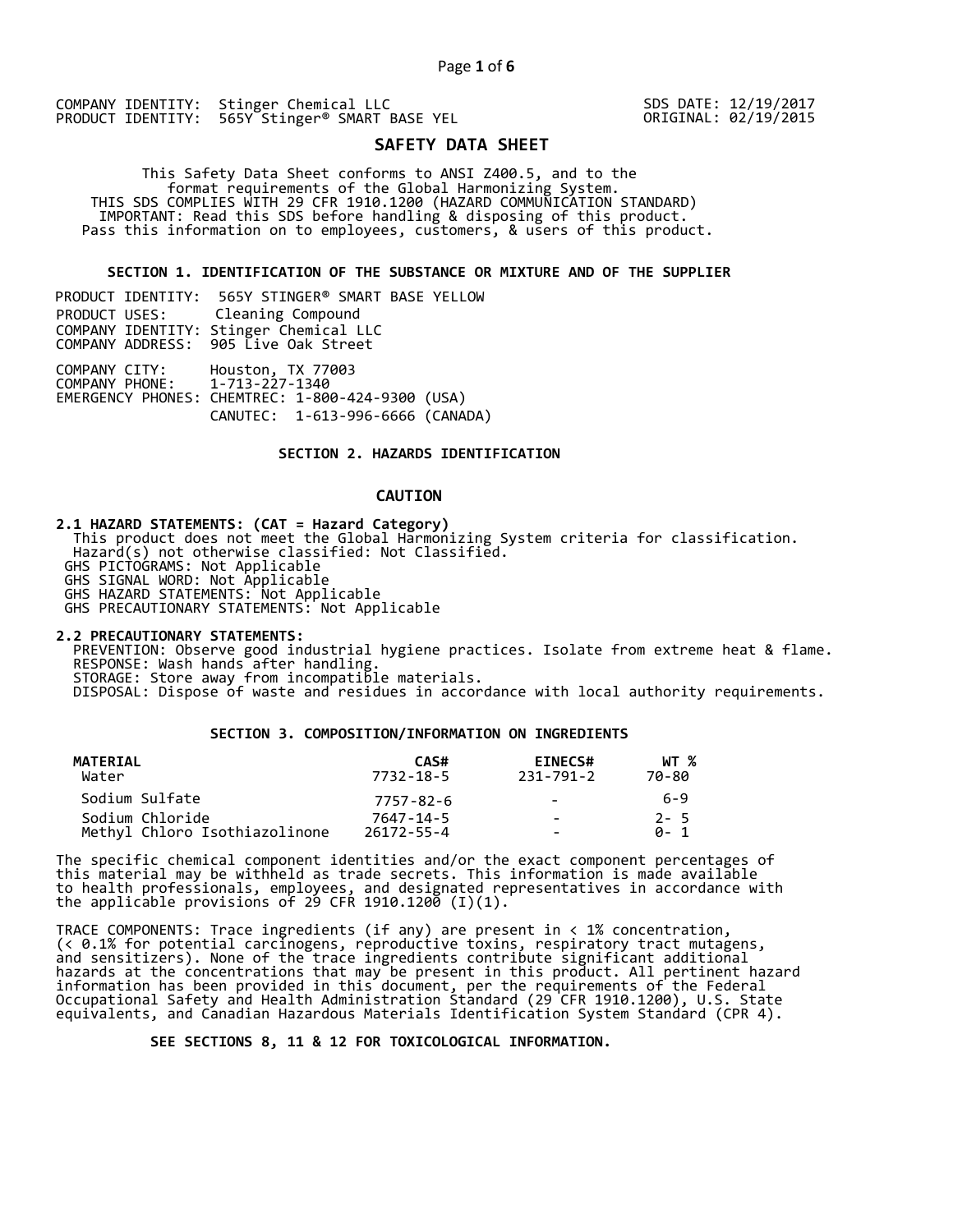SDS DATE: 12/19/2017 ORIGINAL: 02/19/2015

#### **SECTION 4. FIRST AID MEASURES**

4.1 MOST IMPORTANT SYMPTOMS/EFFECTS, ACUTE & CHRONIC: See Section 11 for Symptoms/Effects (acute & chronic).

4.2 EYE CONTACT: For eyes, flush with plenty of water for 15 minutes & get medical attention.

4.3 SKIN CONTACT: In case of contact with skin immediately remove contaminated clothing. Wash with soap & water.

4.4 INHALATION:

 After high vapor exposure, remove to fresh air. If breathing is difficult, give oxygen. If breathing has stopped, trained personnel should immediately begin artificial respiration. If the heart has stopped, trained personnel should immediately begin cardiopulmonary resuscitation (CPR).

4.5 SWALLOWING: Rinse mouth. GET MEDICAL ATTENTION IMMEDIATELY. Do NOT give liquids to an unconscious or convulsing person.

## **SECTION 5. FIRE FIGHTING MEASURES**

5.1 FIRE & EXPLOSION PREVENTIVE MEASURES: NO open flames.

- 5.2 SUITABLE (& UNSUITABLE) EXTINGUISHING MEDIA: Use dry powder.
- 5.3 SPECIAL PROTECTIVE EQUIPMENT & PRECAUTIONS FOR FIRE FIGHTERS: Water spray may be ineffective on fire but can protect fire-fighters & cool closed containers. Use fog nozzles if water is used. Do not enter confined fire-space without full bunker gear. (Helmet with face shield, bunker coats, gloves & rubber boots).

5.4 SPECIFIC HAZARDS OF CHEMICAL & HAZARDOUS COMBUSTION PRODUCTS: SLIGHTLY COMBUSTIBLE! Isolate from oxidizers, heat, & open flame. Closed containers may explode if exposed to extreme heat. Applying to hot surfaces requires special precautions. Continue all label precautions!

# **SECTION 6. ACCIDENTAL RELEASE MEASURES**

- 6.1 PERSONAL PRECAUTIONS, PROTECTIVE EQUIPMENT & EMERGENCY PROCEDURES: Keep unprotected personnel away. Wear appropriate personal protective equipment given in Section 8.
- 6.2 ENVIRONMENTAL PRECAUTIONS: Keep from entering storm sewers and ditches which lead to waterways.
- 6.3 METHODS & MATERIAL FOR CONTAINMENT & CLEAN-UP: Stop spill at source. Dike and contain. Collect leaking & spilled liquid in sealable containers as far as possible.

## **SECTION 7. HANDLING AND STORAGE**

7.1 PRECAUTIONS FOR SAFE HANDLING: Isolate from oxidizers, heat, & open flame. Avoid prolonged or repeated contact. Consult Safety Equipment Supplier. Avoid free fall of liquid. Ground containers when transferring. Do not flame cut, braze, or weld. Continue all label precautions!

7.2 CONDITIONS FOR SAFE STORAGE, INCLUDING ANY INCOMPATIBILITIES: Isolate from strong oxidants. Do not store above 49 C/120 F. Keep container tightly closed & upright when not in use to prevent leakage.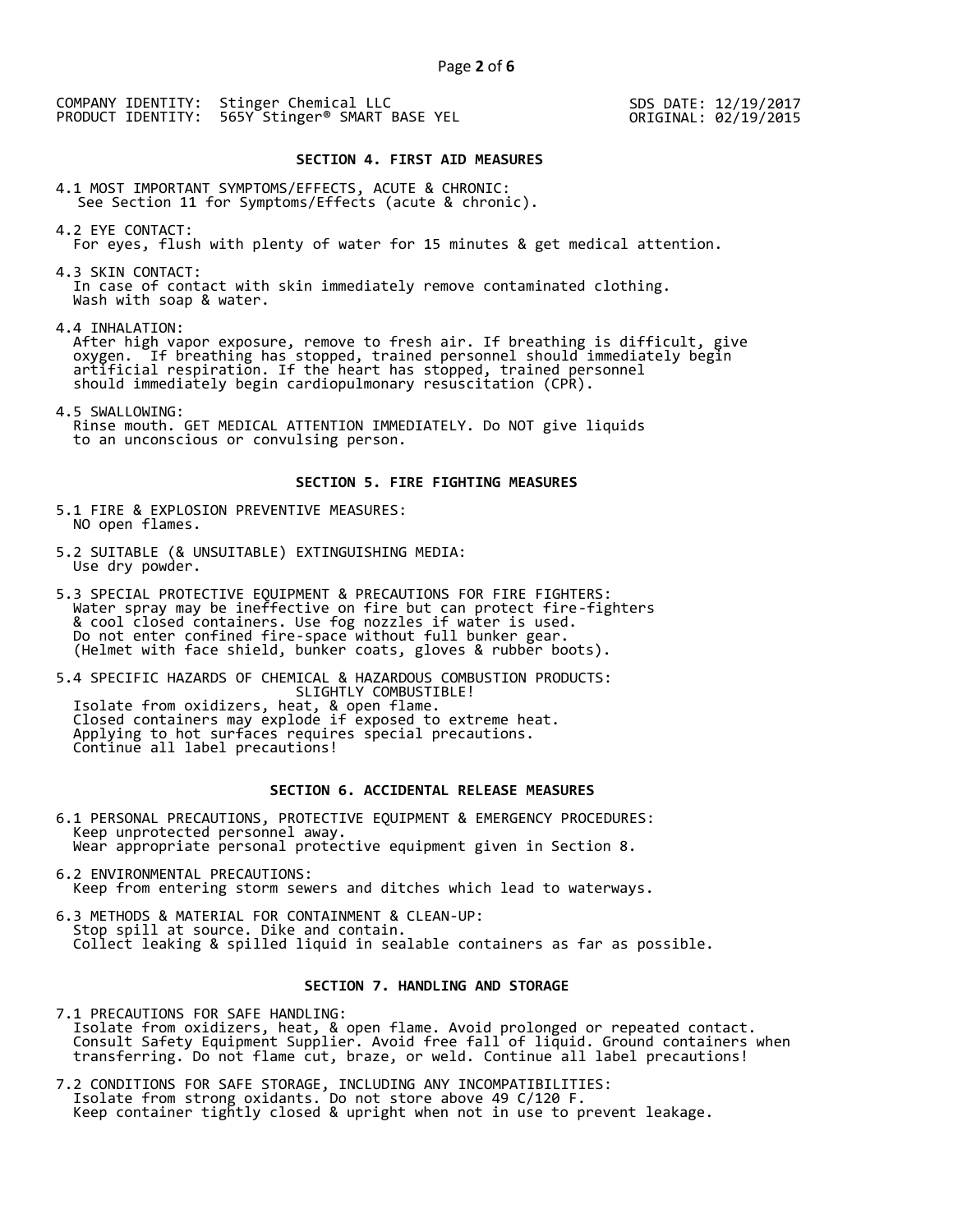SDS DATE: 12/19/2017 ORIGINAL: 02/19/2015

## **SECTION 8. EXPOSURE CONTROLS/PERSONAL PROTECTION**

| 8.1 EXPOSURE LIMITS:<br>MATERIAL | CAS#        |            | EINECS# TWA (OSHA)             | <b>TLV (ACGIH)</b> |
|----------------------------------|-------------|------------|--------------------------------|--------------------|
| Water                            |             |            | 7732-18-5 231-791-2 None Known | None Known         |
| Sodium Sulfate                   | 7757-82-6   | $\sim 100$ | None Known                     | None Known         |
| Sodium Chloride                  | 7647-14-5   |            | None Known                     | None Known         |
| Acrylic Thickeners               | Proprietary | $\sim$ .   | None Known                     | None Known         |

This product contains no EPA Hazardous Air Pollutants (HAP) in amounts  $> 0.1\%$ .

#### **8.2 APPROPRIATE ENGINEERING CONTROLS:**

RESPIRATORY EXPOSURE CONTROLS

 A respiratory protection program that meets OSHA 29 CFR 1910.134 and ANSI Z86.2 requirements or European Standard EN 149 must be followed whenever workplace conditions warrant a respirator's use.

VENTILATION<br>LOCAL EXHAUST: LOCAL EXHAUST: Necessary MECHANICAL (GENERAL): Acceptable SPECIAL: None OTHER: None Please refer to ACGIH document, "Industrial Ventilation, A Manual of Recommended Practices", most recent edition, for details.

#### **8.3 INDIVIDUAL PROTECTION MEASURES, SUCH AS PERSONAL PROTECTIVE EQUIPMENT:**  PERSONAL PROTECTIONS:

 Wear OSHA Standard goggles or face shield. Consult Safety Equipment Supplier. Wear goggles, face shield, gloves, apron & footwear impervious to material. Wash clothing before reuse.

WORK & HYGIENIC PRACTICES:

 Provide readily accessible eye wash stations & safety showers. Wash at end of each workshift & before eating, smoking or using the toilet. Promptly remove clothing that becomes contaminated. Destroy contaminated leather articles. Launder or discard contaminated clothing.

# **SECTION 9. PHYSICAL & CHEMICAL PROPERTIES**

| APPEARANCE:                                                                                                                                      | Liquid, Yellow                            |
|--------------------------------------------------------------------------------------------------------------------------------------------------|-------------------------------------------|
| ODOR:                                                                                                                                            | None                                      |
| ODOR THRESHOLD:                                                                                                                                  | Not Available                             |
| pH (Neutrality):                                                                                                                                 | ~2                                        |
| MELTING POINT/FREEZING POINT:                                                                                                                    |                                           |
| BOILING RANGE (IBP, 50%, Dry Point):                                                                                                             | Not Available<br>> 100 C / > 212 F        |
| FLASH POINT (TÈST METHOD):                                                                                                                       | None                                      |
| EVAPORATION RATE (n-Butyl Acetate=1):                                                                                                            | Not Applicable                            |
| FLAMMABILITY CLASSIFICATION:<br>LOWER FLAMMABLE LIMIT IN AIR (% by vol): Not Available<br>UPPER FLAMMARLE LIMIT IN AIR (% by VOl): Not Available |                                           |
|                                                                                                                                                  |                                           |
| UPPER FLAMMABLE LIMIT IN AIR (% by vol): Not Available                                                                                           |                                           |
| VAPOR PRESSURE (mm of Hg)@20 C                                                                                                                   | 17.5                                      |
| VAPOR DENSITY (air=1):                                                                                                                           | 0.670                                     |
| GRAVITY @ 68/68 F / 20/20 C:                                                                                                                     | 1.12                                      |
| DENSITY:                                                                                                                                         |                                           |
| SPECIFIC GRAVITY (Water=1):                                                                                                                      | 1.14                                      |
| POUNDS/GALLON:                                                                                                                                   | 9.4                                       |
| PARTITION COEFFICIENT (n-Octane/Water):<br>AUTO IGNITION TEMPERATURE                                                                             | Appreciable                               |
|                                                                                                                                                  | Not Available                             |
|                                                                                                                                                  | Not Applicable                            |
| DECOMPOSITION TEMPERATURE:                                                                                                                       | Not Available                             |
| TOTAL VOC'S (TVOC)*:                                                                                                                             | 0.0 Vol% /0.0 g/L / 0.000 Lbs/Gal         |
| NONEXEMPT VOC'S (CVOC)*:                                                                                                                         | 0.0 Vol% /0.0 $\bar{g}/L$ / 0.000 Lbs/Gal |
| HAZARDOUS AIR POLLUTANTS (HAPS):                                                                                                                 | 0.0 Wt% /0.0 g/L / 0.000 Lbs/Gal          |
| NONEXEMPT VOC PARTIAL PRESSURE (mm of Hg @ 20 C)                                                                                                 | 0.0                                       |
| VISCOSITY @ 20 C (ASTM D445):                                                                                                                    | Not Available                             |
| * Using CARB (California Air Resources Board Rules).                                                                                             |                                           |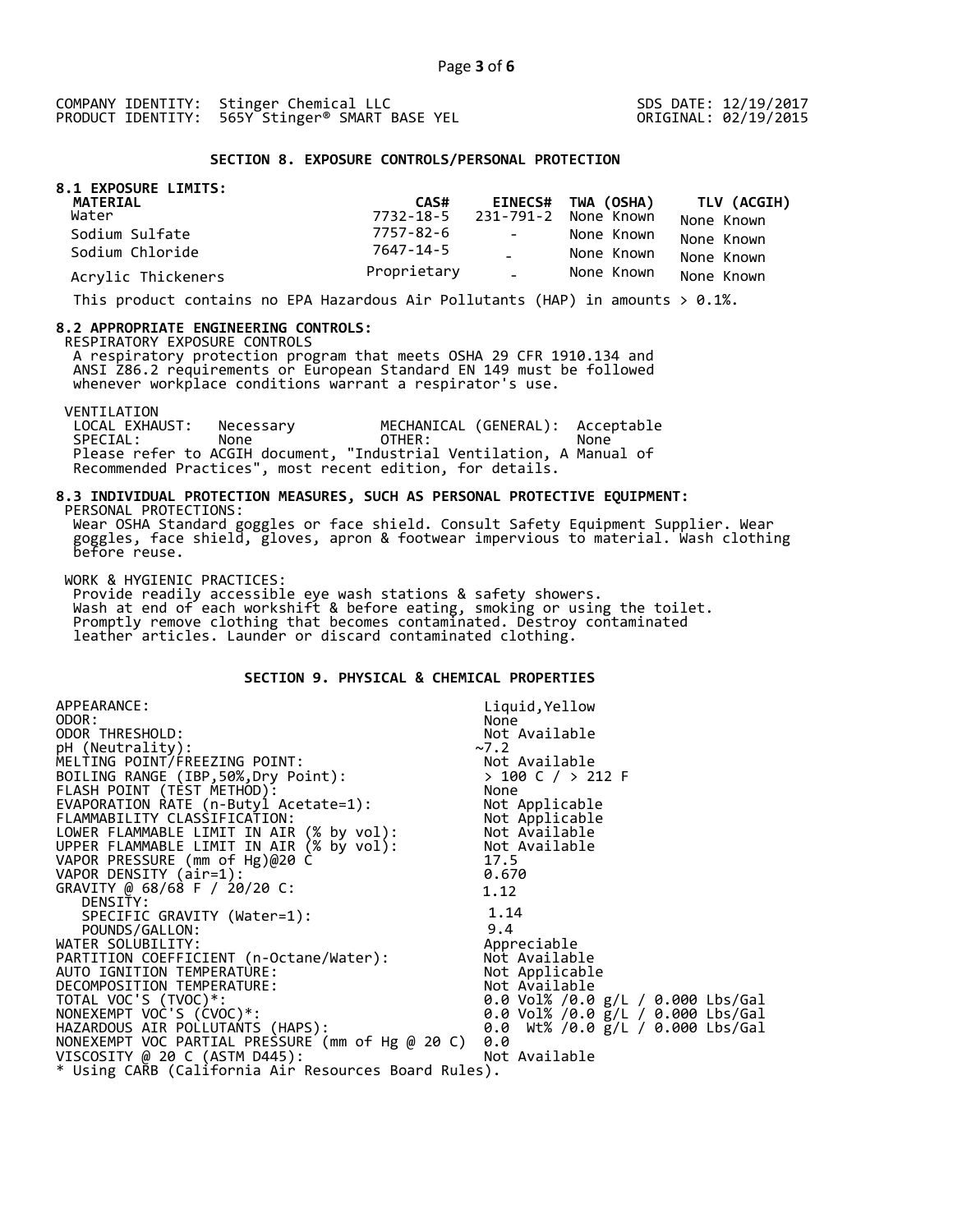SDS DATE: 12/19/2017 ORIGINAL: 02/19/2015

## **SECTION 10. STABILITY & REACTIVITY**

10.1 REACTIVITY & CHEMICAL STABILITY:

Stable under normal conditions, no hazardous reactions when kept from incompatibles.

10.2 POSSIBILITY OF HAZARDOUS REACTIONS & CONDITIONS TO AVOID: Isolate from oxidizers, heat, & open flame.

10.3 INCOMPATIBLE MATERIALS: Reacts violently with strong oxidants, causing fire & explosion hazard.

10.4 HAZARDOUS DECOMPOSITION PRODUCTS: Carbon Oxides, Sulfur Oxide, Sodium Oxide & Hydroxide from burning.

10.5 HAZARDOUS POLYMERIZATION: Will not occur.

## **SECTION 11. TOXICOLOGICAL INFORMATION**

## **11.1 ACUTE HAZARDS**

 11.11 EYE & SKIN CONTACT: Acute overexposure can cause irritation to skin. Acute overexposure can cause irritation to eyes.

11.12 INHALATION:

 11.13 SWALLOWING: Swallowing can cause abdominal irritation, nausea, vomiting & diarrhea.

#### **11.2 SUBCHRONIC HAZARDS/CONDITIONS AGGRAVATED**

 MEDICAL CONDITIONS AGGRAVATED BY EXPOSURE: Pre-existing disorders of any target organs mentioned in this Document can be aggravated by over-exposure by routes of entry to components of this product. Persons with these disorders should avoid use of this product.

## **11.3 CHRONIC HAZARDS**

 11.31 CANCER, REPRODUCTIVE & OTHER CHRONIC HAZARDS: This product has no carcinogens listed by IARC, NTP, NIOSH, OSHA or ACGIH, as of this date, greater or equal to 0.1%.

11.32 TARGET ORGANS: May cause damage to target organs, based on animal data.

11.33 IRRITANCY: Irritating to contaminated tissue.

11.34 SENSITIZATION: No component is known as a sensitizer.

11.35 MUTAGENICITY: No known reports of mutagenic effects in humans.

11.36 EMBRYOTOXICITY: No known reports of embryotoxic effects in humans.

11.37 TERATOGENICITY: No known reports of teratogenic effects in humans.

11.38 REPRODUCTIVE TOXICITY: No known reports of reproductive effects in humans.

 A MUTAGEN is a chemical which causes permanent changes to genetic material (DNA) such that the changes will propagate across generational lines. An EMBRYOTOXIN is a chemical which causes damage to a developing embryo (such as: within the first 8 weeks of pregnancy in humans), but the damage does not propagate across generational lines. A TERATOGEN is a chemical which causes damage to a developing fetus, but the damage does not propagate across generational lines. A REPRODUCTIVE TOXIN is any substance which interferes in any way with the reproductive process.

## **11.4 MAMMALIAN TOXICITY INFORMATION**

No mammalian information is available on this product.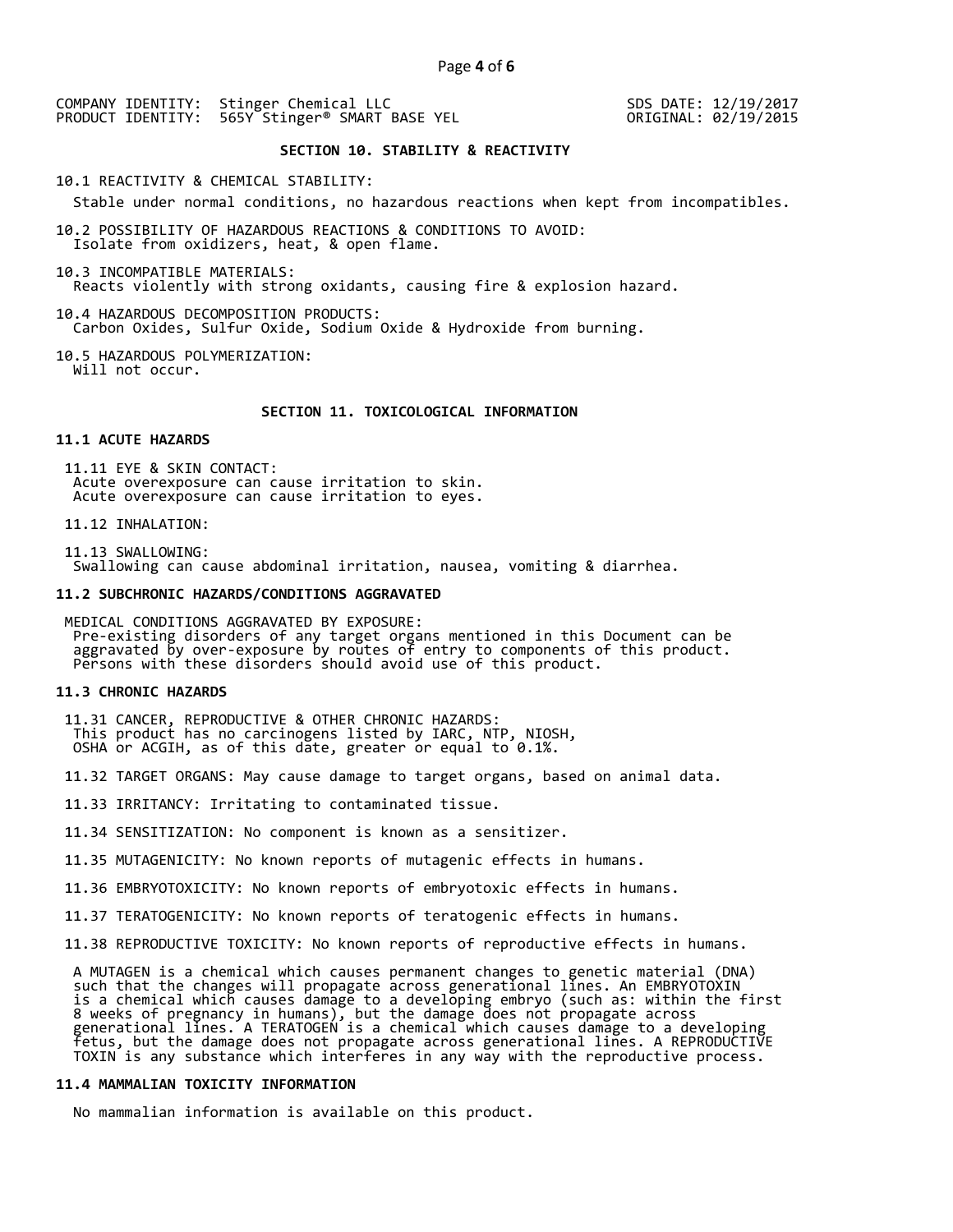SDS DATE: 12/19/2017 ORIGINAL: 02/19/2015

## **SECTION 12. ECOLOGICAL INFORMATION**

## **12.1 ALL WORK PRACTICES MUST BE AIMED AT ELIMINATING ENVIRONMENTAL CONTAMINATION.**

12.2 EFFECT OF MATERIAL ON PLANTS AND ANIMALS: This product may be harmful or fatal to plant and animal life if released into the environment. Refer to Section 11 (Toxicological Information) for further data on the effects of this product's components on test animals.

12.3 EFFECT OF MATERIAL ON AQUATIC LIFE: No aquatic environmental information is available on this product.

12.4 MOBILITY IN SOIL Mobility of this material has not been determined.

12.5 DEGRADABILITY

This product is completely biodegradable.

12.6 ACCUMULATION Bioaccumulation of this product has not been determined.

## **SECTION 13. DISPOSAL CONSIDERATIONS**

Processing, use or contamination may change the waste disposal requirements. Do not dispose of on land, in surface waters, or in storm drains. Waste should be recycled or disposed of in accordance with regulations. Large amounts should be collected for reuse or consigned to licensed waste haulers for disposal. **ALL DISPOSAL MUST BE IN ACCORDANCE WITH ALL FEDERAL, STATE, PROVINCIAL, AND LOCAL REGULATIONS. IF IN DOUBT, CONTACT PROPER AGENCIES.** 

## **SECTION 14. TRANSPORT INFORMATION**

MARINE POLLUTANT: No DOT/TDG SHIP NAME: Not Regulated DRUM LABEL:<br>IATA / ICAO: IATA / ICAO: Not Regulated<br>IMO / IMDG: Not Regulated Not Regulated EMERGENCY RESPONSE GUIDEBOOK NUMBER: None

## **SECTION 15. REGULATORY INFORMATION**

**15.1 EPA REGULATION: SARA SECTION 311/312 HAZARDS: None Known** 

All components of this product are on the TSCA list. SARA Title III Section 313 Supplier Notification This product contains the indicated <\*> toxic chemicals subject to the reporting requirements of Section 313 of the Emergency Planning & Community Right-To-Know Act of 1986 & of 40 CFR 372. This information must be included in all MSDSs that are copied and distributed for this material.

#### **15.2 STATE REGULATIONS:**

 CALIFORNIA SAFE DRINKING WATER & TOXIC ENFORCEMENT ACT (PROPOSITION 65): This product contains no chemicals known to the State of California to cause cancer or reproductive toxicity.

#### **15.3 INTERNATIONAL REGULATIONS**

 The identified components of this product are listed on the chemical inventories of the following countries: Australia (AICS), Canada (DSL or NDSL), China (IECSC), Europe (EINECS, ELINCS), Japan (METI/CSCL, MHLW/ISHL), South Korea (KECI), New Zealand (NZIoC), Philippines (PICCS), Switzerland (SWISS), Taiwan (NECSI), USA (TSCA).

## **15.4 CANADA: WORKPLACE HAZARDOUS MATERIALS INFORMATION SYSTEM (WHMIS)**  D2B: Irritating to skin / eyes.

 This product was classified using the hazard criteria of the Controlled Products Regulations (CPR). This Document contains all information required by the CPR.